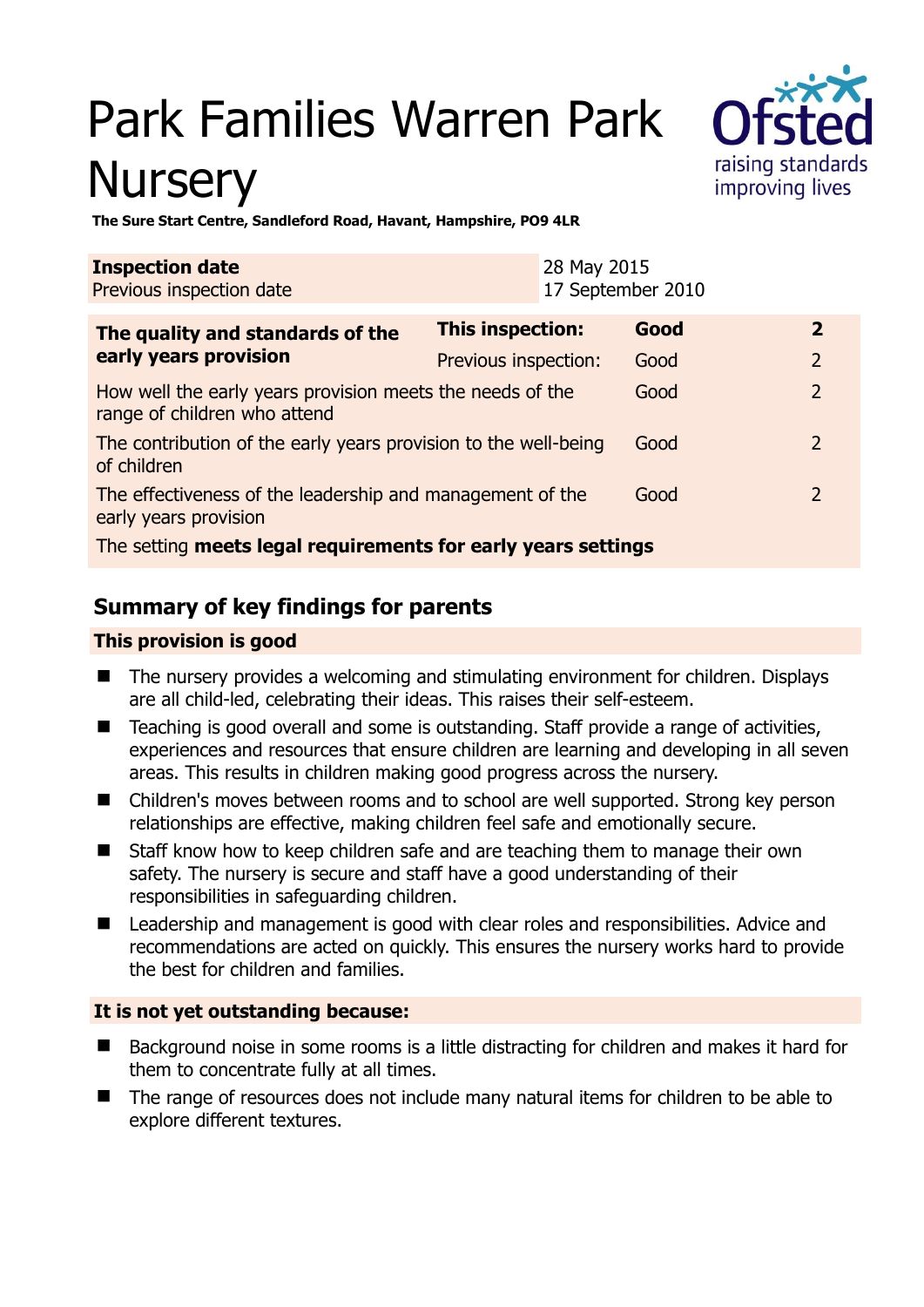## **What the setting needs to do to improve further**

#### **To further improve the quality of the early years provision the provider should:**

- monitor the level background noise to make sure that it does not impact on children's ability to concentrate
- consider the addition of more natural resources for children to explore.

#### **Inspection activities**

- The inspector observed children and staff in the nursery and spoke to them at appropriate times during the inspection.
- The inspector completed a joint observation with the deputy manager.
- The inspector toured all areas of the nursery, inside and outside.
- The inspector spoke to parents and took account of their views.
- The inspector sampled relevant documentation, such as children's records, policies and staff records.

#### **Inspector**

Emma Dean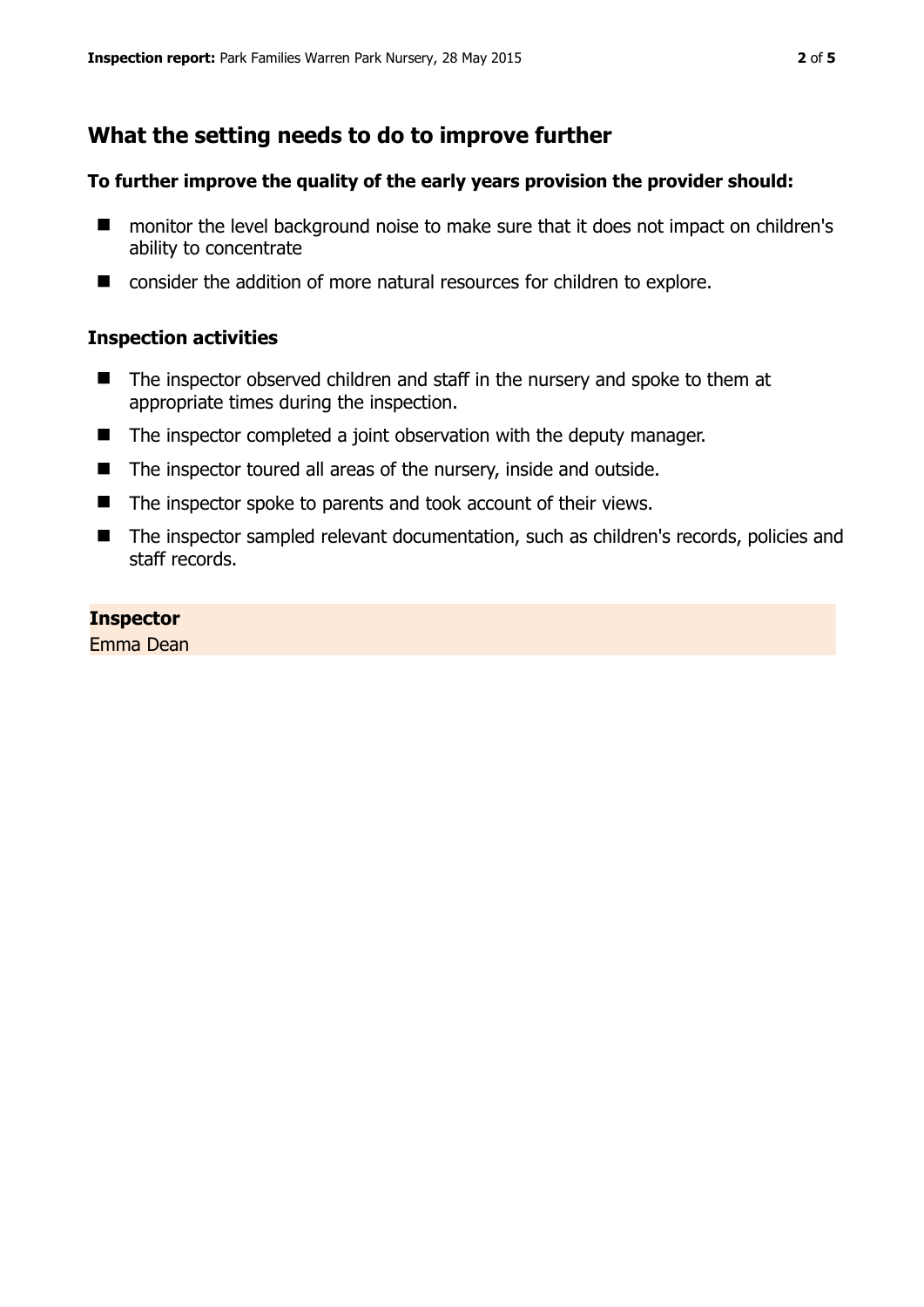### **Inspection findings**

#### **How well the early years provision meets the needs of the range of children who attend. This is good**

Staff demonstrate a good understanding of children's learning and development. Teaching is good throughout the nursery with some outstanding practice by staff. For example, when children are playing with trains and cars, staff talk to them about level crossings and safety. This helps children to think and question the world around them, building skills for the future. Staff regularly complete accurate assessments of children's progress, helping to ensure any gaps in learning are addressed. Communication development is a strong area of focus throughout the nursery. Babies are learning to communicate through sign language as well as spoken words. Older children enjoy small group activities to strengthen their language development. Staff take advice and support from outside professionals to support all children to make good progress.

#### **The contribution of the early years provision to the well-being of children is good**

The nursery has a warm and welcoming staff team. The environment is attractive and children explore safely, inside and outside. However, background noise is sometimes distracting for some children. Children enjoy being outside and being physically active, which supports their good health. Strong key person relationships are developed throughout the nursery. This means all children are settled and happy, ready to learn. Children learn about healthy diets and habits through routines, such as teeth brushing and mealtimes. Staff also use routines to support other learning, such as counting out the number of pieces of banana for snacks. This supports mathematical development. Partnerships working with parents are effective in promoting consistency of care and learning for children.

#### **The effectiveness of the leadership and management of the early years provision is good**

Staff recruitment is robust and a strong induction process ensures all staff are suitable, confident and capable to work with children. Safeguarding children is given a high priority in the nursery and all staff receive regular training in addition to their induction. The management team regularly checks children's assessments for consistency and quality of teaching. This ensures children receive appropriate support in their learning. Training programmes are developed to meet needs of both staff and children. For example, all staff attended training to learn sign language, which is used throughout the nursery to develop communication. The nursery management uses self-evaluation to identify areas for improvement and takes into account the views of parents and staff.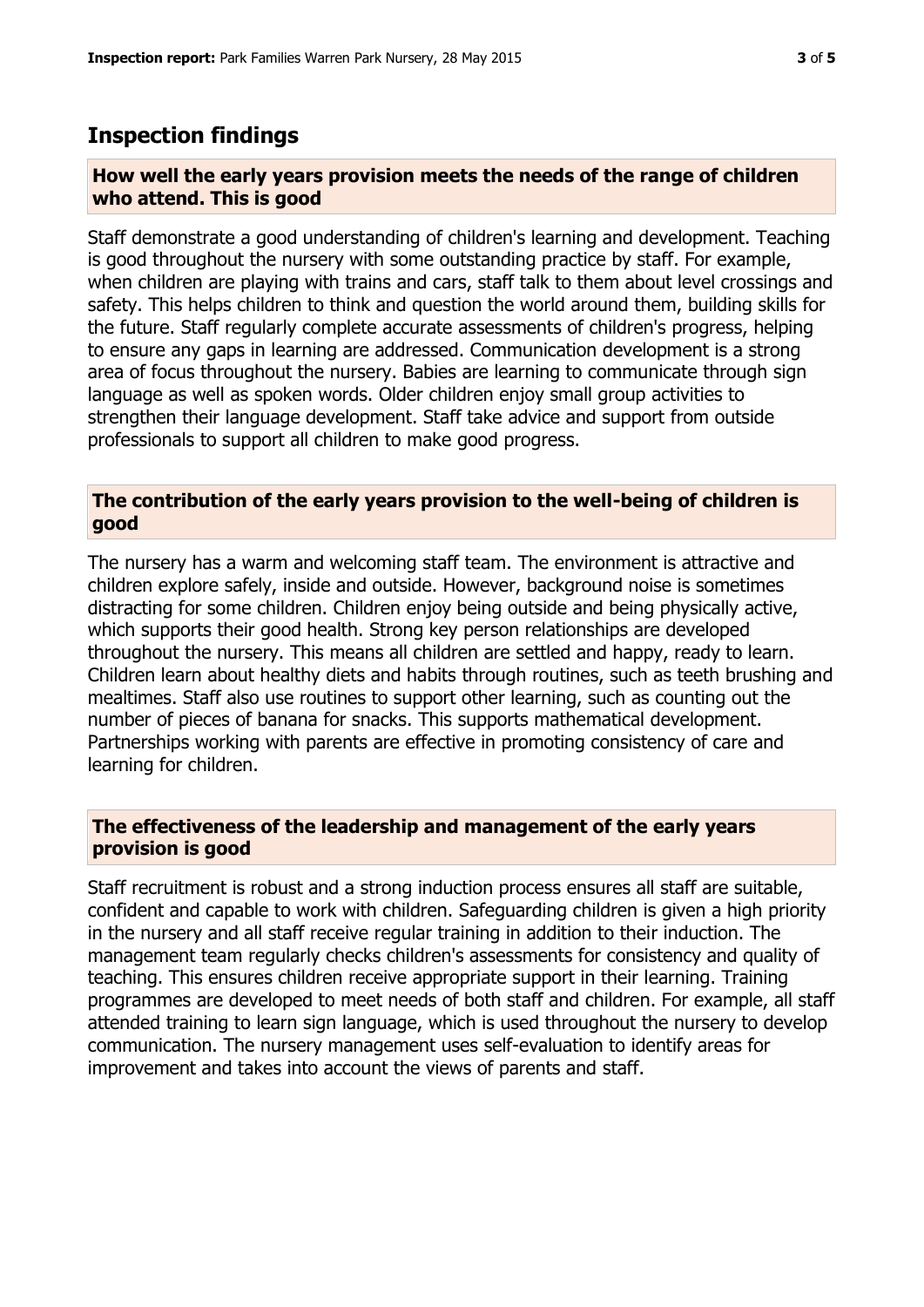## **Setting details**

| Unique reference number       | EY305543                 |
|-------------------------------|--------------------------|
| <b>Local authority</b>        | Hampshire                |
| <b>Inspection number</b>      | 834160                   |
| <b>Type of provision</b>      | Full-time provision      |
| <b>Registration category</b>  | Childcare - Non-Domestic |
| <b>Age range of children</b>  | $0 - 8$                  |
| <b>Total number of places</b> | 108                      |
| Number of children on roll    | 139                      |
| <b>Name of provider</b>       | <b>Park Families Ltd</b> |
| Date of previous inspection   | 17 September 2010        |
| <b>Telephone number</b>       | 02392 424980             |

The nursery registered in 2003 and is located within the grounds of Warren Park Primary School in Havant, Hampshire. The nursery is open Monday to Friday from 8am to 6pm, all year round apart from a week at Christmas. There are 30 staff, one of whom holds Early Years Professional Status and 23 of whom hold relevant qualifications between Level 2 and Level 5.

This inspection was carried out by Ofsted under sections 49 and 50 of the Childcare Act 2006 on the quality and standards of provision that is registered on the Early Years Register. The registered person must ensure that this provision complies with the statutory framework for children's learning, development and care, known as the Early Years Foundation Stage.

Any complaints about the inspection or the report should be made following the procedures set out in the guidance 'Complaints procedure: raising concerns and making complaints about Ofsted', which is available from Ofsted's website: www.gov.uk/government/organisations/ofsted. If you would like Ofsted to send you a copy of the guidance, please telephone 0300 123 4234, or email enquiries@ofsted.gov.uk.